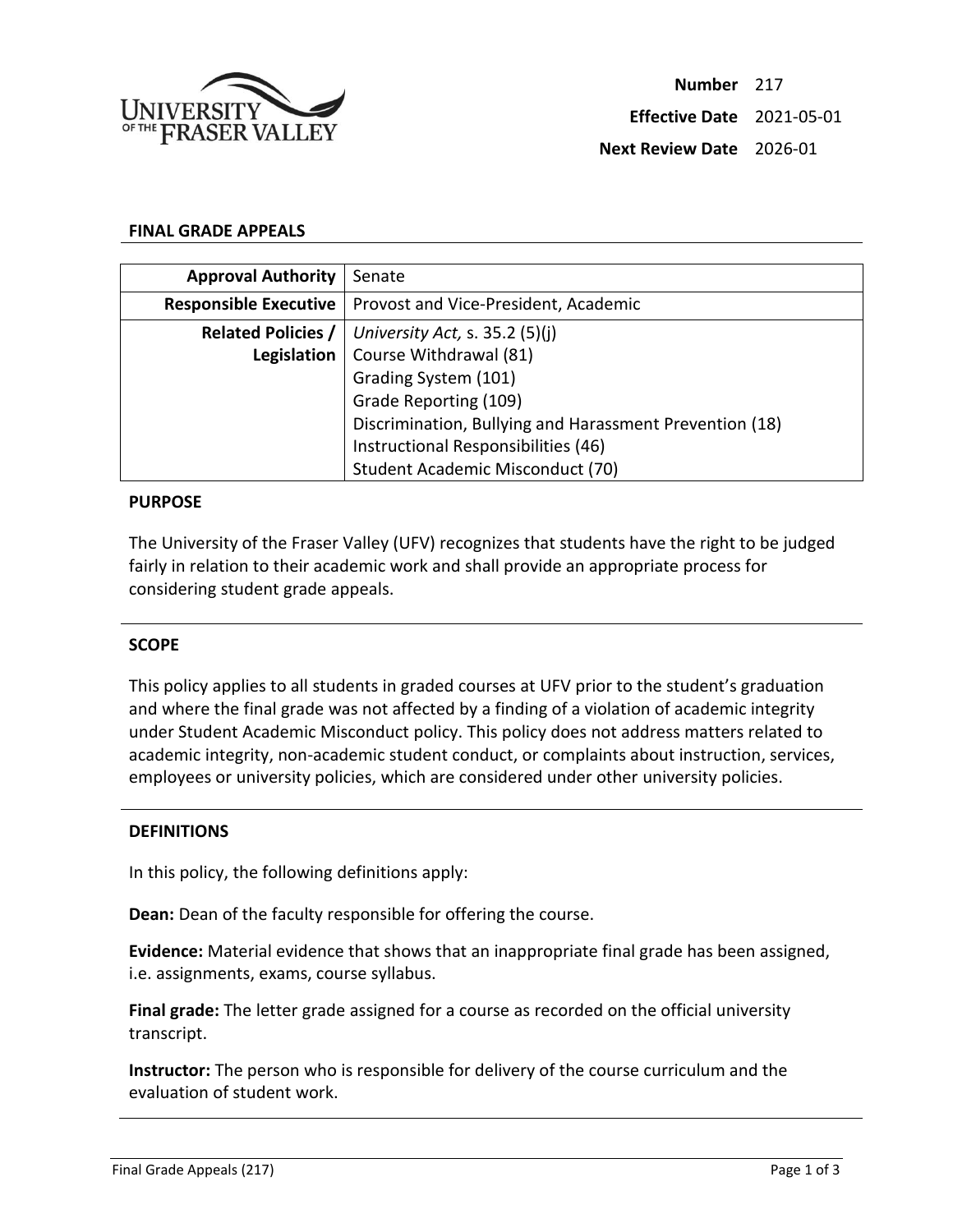**Student:** Any person who was enrolled in a course(s) at UFV for which a final grade was assigned.

# **POLICY**

This policy allows for the appeal of final grades by students in graded courses who have cause to appeal, as set out in the Regulations section of this policy.

The final grade appeal offers recourse to a student who has material evidence to show that an inappropriate final grade has been assigned.

## **REGULATIONS**

When a student has a disagreement with a final grade assigned in a particular course, the student shall first discuss the matter with the instructor. The instructor should ensure that the student is able to review all components of the course as per Instructional Responsibilities policy (46). Where the instructor is no longer employed by UFV, or does not respond, the department head or school director will provide, to the best of their ability, a response in the instructor's stead.

Where the student disagrees with the outcome of the consultation with the instructor, UFV recognizes the right of a student to appeal a final grade on the following grounds:

- i. Alleged failure by the instructor to follow the evaluation profile, grade assignment and operational details as stated in the course syllabus and/or instructions for assignments, examinations, or projects. Students must be notified in writing or electronically of any changes to the distributed course syllabus or to the instructions for individual components;
- ii. Alleged failure of the instructor to apply the evaluation criteria to the student in a reasonable manner, consistent with other students in the class;
- iii. Alleged failure by the instructor or departments/divisions to follow approved and relevant university, faculty, department, or school policies and procedures.
- iv. Alleged failure of the instructor to adequately consider and provide reasonable accommodations in response to documented extenuating circumstances that prevented or delayed a student from completing or submitting one or more components of the course.

Students are required to provide evidence to support their claims. Should there be allegations of harassment, or discrimination, it is expected that such matters also will be addressed under Discrimination, Bullying and Harassment Prevention policy (18).

Dissatisfaction or disagreement with the final grade, without satisfying one of the grounds stated above, does not constitute sufficient grounds for a formal final grade appeal.

Since a grade appeal involves an objective review of the grade assigned to the student to determine if the student's course work deserves a higher grade, extenuating circumstances that resulted in a student missing one or more components of the course or performing lower than their ability are not normally addressed through a final grade appeal. Other policies or approaches, such as late withdrawals (see Course Withdrawal policy [81]) or Incomplete grades